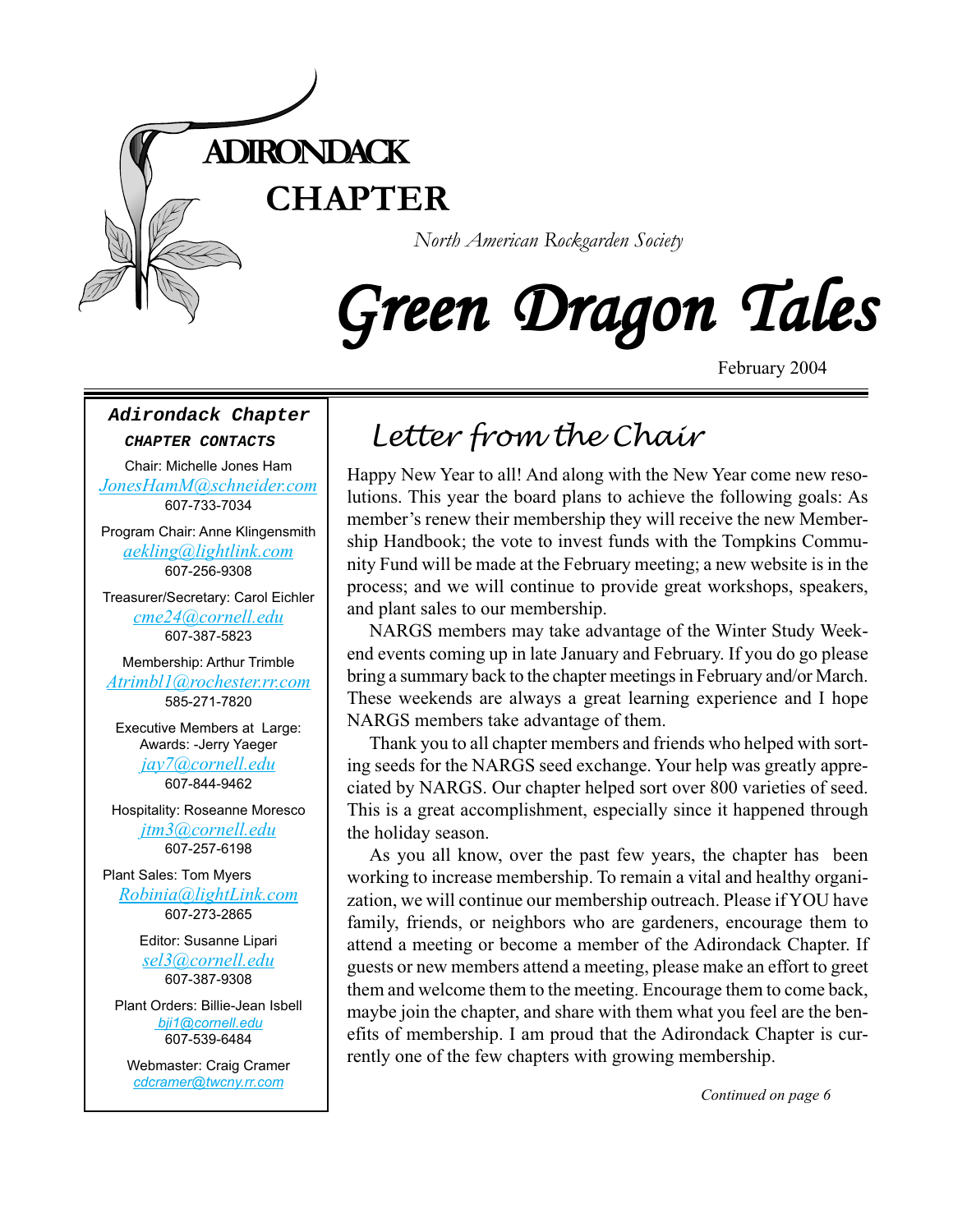## **The Garden in Winter**

This Sunday morning after I came home from church, I made myself a cup of tea and laid a fire in the fireplace. The radio was on bringing me St. Paul Sunday as I sat in my blue chair and started working on the *New York Time*s Sunday crossword puzzle. Our Christmas tree was still up, not to be taken down until Twelfth Night, and the Poinsettias on the hearth made a lovely indoor setting. As I worked the puzzle I would occasionally look at the roaring fire and through the sliding doors to the patio and the back woods. What a beautiful sight what with the recent snow outlining every limb on every tree and bush in the woods. On the patio



the wrought iron chairs and table had a lovely blanket of snow. A dwarf boxwood had a dome snow hat which was quite enchanting.

A small beech tree in the woods still retained its leaves and the brown seedpods still hung on silverbell tree. Off to the right of

with pleasure the varying colors and textures of the bark on the trees – from the alligator-like bark of the dogwoods to the dark fur-



the silverbell was the Kousa dogwood with its attractive flaking bark.

Putting down the puzzle I meandered out to the family room and gazed out the window to the front yard and woods. With icicles starting to form on the gutters, the scene of snow-laden branches was repeated in the front woods. Every truss on my six-foot tall Janet Blair Rhododendron had its own hat of snow as did the Japanese Hollies. Looking across the ribbon of lawn only a few of the stones in my wall were visible, but as the days go by and the sun returns they will reappear. First to emerge from their blanket of snow will be spots where the snow is not quite so deep or where the sun is stronger. I note

rowed bark of the pines, the smooth bark of the maples, the dark and light rough bark of the black and white oaks, the shaggy bark of the hickories. Surpassing them all is the reddish flaking bark of the paper bark maple. My snow covered sitting rock backed by rhododendrons makes a lovely accent along the path. Beyond that in the row of shrubs in the front hedge, the bright red berries of the spice bush cling tightly to each branch. Looking toward the driveway the Serbian spruce is a thing of beauty standing tall and narrow with its pendulous branches. Although I cannot see them from the window, I know that the row of Hemlocks make a picture of green and white on the south border. Although still in winter's grip, I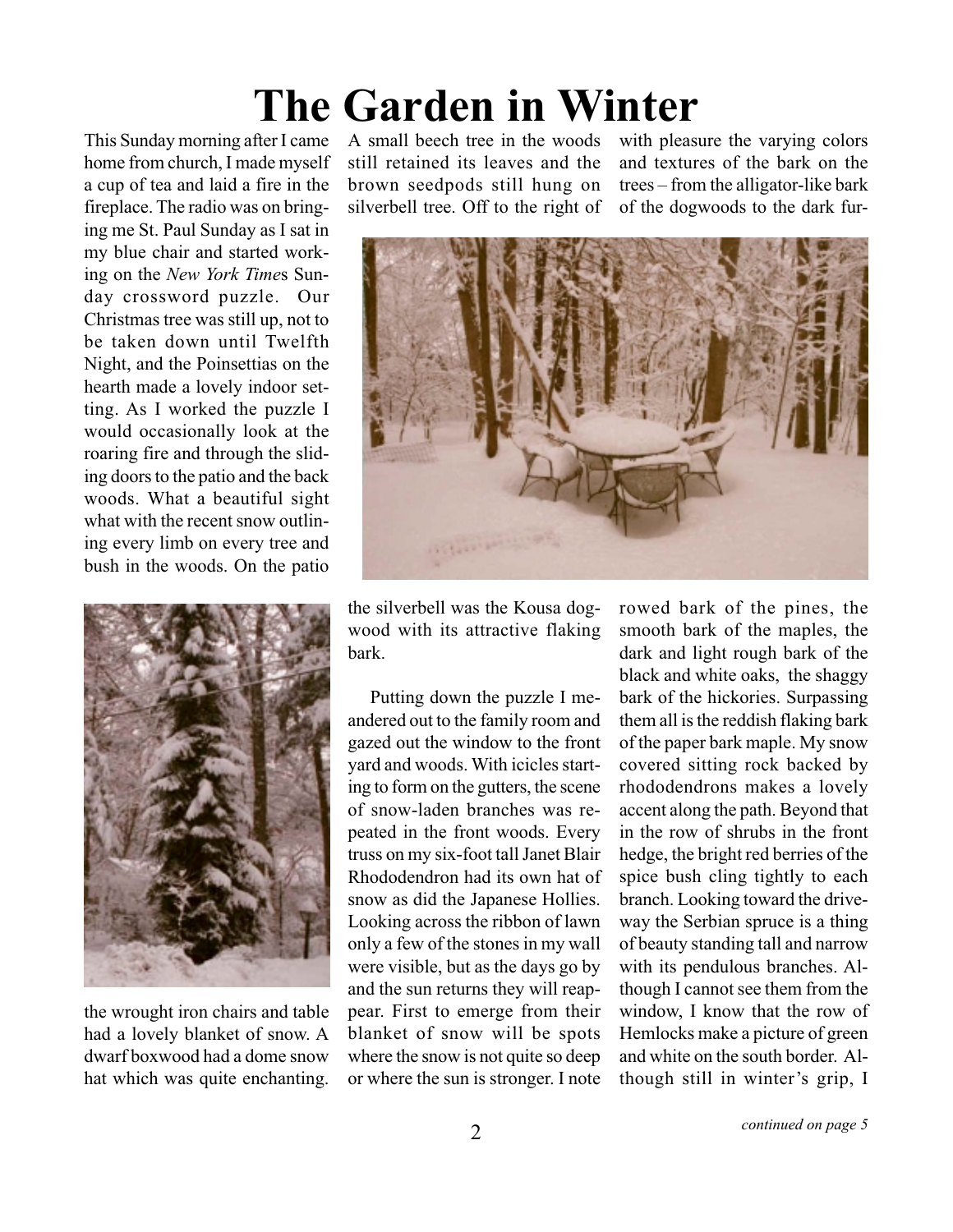## *Cruising the Web*

One of my favorite times of the year is the month or so after Christmas, when one can spend more time on the computer browsing catalogues, gardener's webpages, botanical and horticultural institutional sites, etc. Google.com is my right-hand assistant in my wanderings.

For over 25 years, ever since I saw the lovely Adonis amurensis in Bill Hamilton's garden and was given a piece of it, I have wanted more forms of, in Bill's inimitable accent and words, this "Harbinger of Spring". But, alas, no one could give me useful information. And my searches online yielded only the occasional new form.

In chatting online with Jim Waddick, the co-author of 'Iris of China'(Timber Press) about my poor luck in finding new cultivars, Jim mentioned a nursery in Germany, owned by Jurgen and Susanne Peters. To my joy, it seems they have seven forms of Adonis, ranging from several variations on the yellow Fukujuso form to several forms of copper, red, and a double form. The plants are pricey, ranging from 16 Euro to 30, but no one has such a range of forms. Jim and several others of us are getting together an order which we hope will offset the 50 Euro cost of the phyto certification. I am hoping that they are able to send me some Primulas which they call hortensis forms. Hopefully these are as garden worthy as their name implies. The hepatica list will have

you salivating but for most of us, the prices are a King's ransom indeed. As well, there is an enormous list of gentians from around the world. Much of the site can be had in English.

### The URL is :

## *[http://www.alpine-peters.de/](http://www.alpine-peters.de/sprache/deck_engl.htm) [sprache/deck\\_engl.htm](http://www.alpine-peters.de/sprache/deck_engl.htm)*

As I wandered even further trying to find more on adonis, I came across a mention, finally, by a gardener in Japan. Although the site is not elaborate, it is very interesting in that walks, plants and their growing sites in Japan are described, including Adonis amurensis. Amusingly, the links given are mostly for North American wildflower sites. Our craving for unusual plants from far-flung climes seems to be a universal passion.

I have contacted the owner of the site and am hoping to hear from him.

> The URL is: *[http://www.asahi-net.or.jp/]( http://www.asahi-net.or.jp/~vm5s-tjm/e/indexe.htm) [~vm5s-tjm/e/indexe.htm]( http://www.asahi-net.or.jp/~vm5s-tjm/e/indexe.htm)*

And finally, I want to urge anyone interested in this lovely plant to consult Paul Christian's website. I have mentioned this nursery before, as probably having one of the finest websites I have ever encountered.

It is even more superbly done this Spring, with many plants added and much useful information as well, particularly on cultivation practices. There is now a page call Adonis Central, which

may clarify, for some of you, why you might have had problems in the past, keeping adonis going.

Although some of mine do grow in heavy clay and perform adequately, I certainly intend to lift some and make a good rich mix to encourage them to perform magnificently.

Do take a fresh look at Rare Plants. Here is the URL that will take you directly to the Adonis Central.

## *[http://rareplants.co.uk/adonis/](http://rareplants.co.uk/adonis/central.htm) [central.htm](http://rareplants.co.uk/adonis/central.htm)*

Finally, for all die-hard rockers, here is a very nice site managed by a Belgian, Jozef Lemmens. Jozef provides a fantastic list of links which includes some for Andean plants, as well as others I've not seen. He specializes in androsaces, and has brief but entrancing write-ups about his travels to various locales that most of us will never see. There are great photos! Enjoy.

The URL is *[http://users.skynet.be/](http://users.skynet.be/jozef.lemmens/welcome.htm) [jozef.lemmens/welcome.htm](http://users.skynet.be/jozef.lemmens/welcome.htm)*

Hopefully by the next issue, I should have some websites that will enrich our experience with the speaker for March, Alan McMurtrie whose topic will cover his extensive work with Iris reticulata.

As always, suggestions for websites of interest are most welcome. Just email them to me at *[Arisaemaq@aol.com](mailto:Arisaemaq@aol.com)*.

*Marcia Meigs*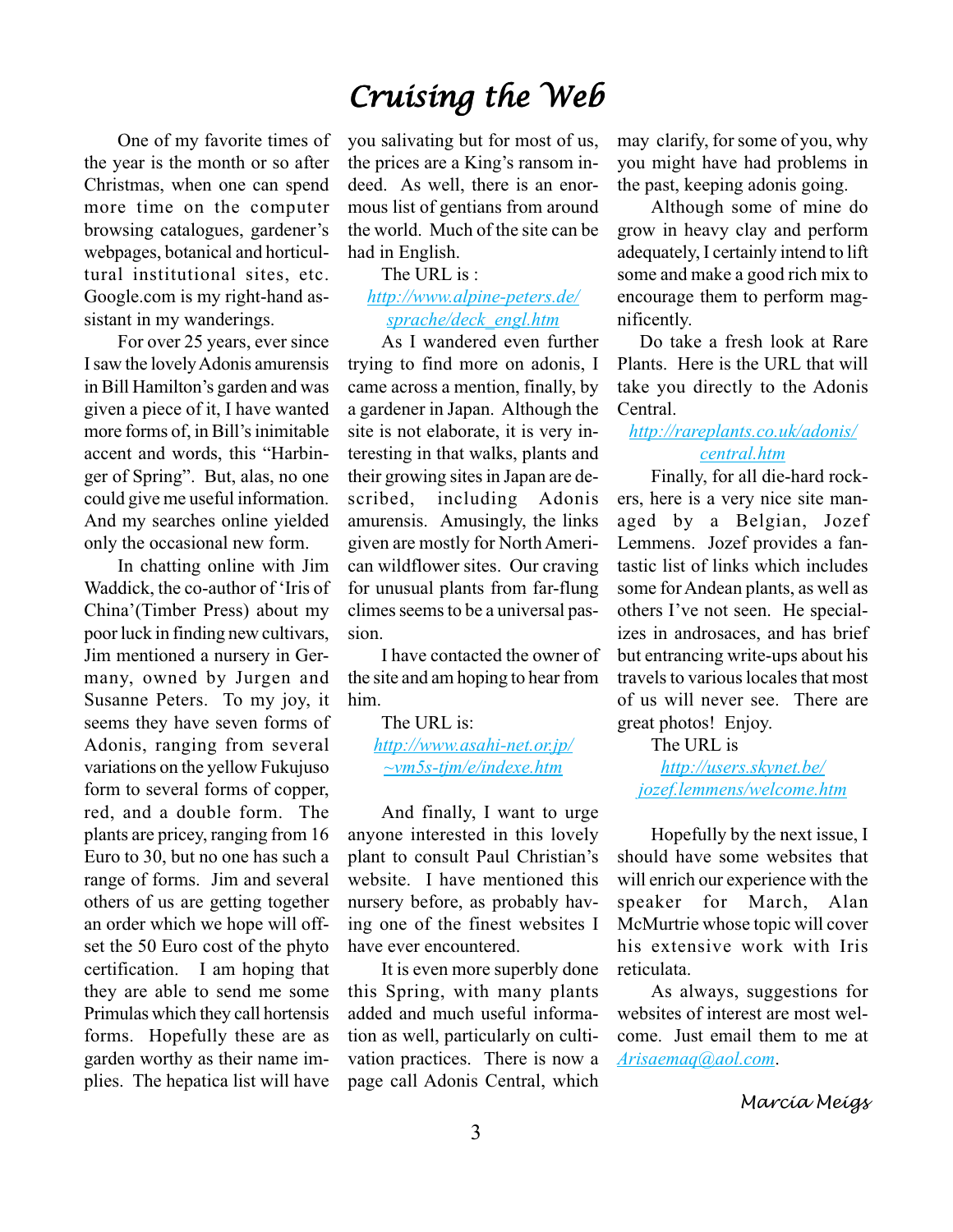## **In memoriam: Robert and Antoinette Wilkinson**



The Adirondack Chapter has lost two great friends and founding members, Bob Wilkinson last February and Toni Wilkinson in November 2003 .

The accomplishments of both of the Wilkinsons were substantial and both stood out in their professions. Bob did research in plant pathology for many years at Cornell, particularily on diseases of beans. Toni was an editor extraordinaire and worked at Cornell in different departments over the years notably at the Bailey Hortorium where she worked with Bill Dress on *Hortus Third.* She was also an activist and one of the "Cornell Eleven", a resolute group of women who, in the early 80's, brought a class action lawsuit against Cornell University charging sex discrimination in denial of tenure."

Toni and Bob lived for many years on Wyckoff Road in a beautiful home on a gorge, heavily shaded by many mature white pines. In this spot they crafted a wonderful garden full of shade-loving and ericaceous plants. Many large specimens of Rhododendrons and other unusual woody plants flourished there, under-planted with an abundance of small treasures, Asarums, Primula, ferns, Polygala, Buxus, and many others. The Wilkinsons were both avid collectors of special and charming plants. They also had an amusing collection of unusual and often whimsical rocks.

With their deaths, the Adirondack Chapter lost not only two accomplished plant-persons, we lost two good friends. We lost Bob's quiet presence and droll wit. We lost Toni's unfailing energy and enthusiasm. They both contributed greatly to making our chapter welcoming to all. Bob and Toni always shared plants and brought substantial contributions to plant sales. Bob was tireless in layering Rhododendrons and other woody plants to root new plants. After his death while helping Toni with the garden, I found that most of the Rhododendrons there had stems in various stages of rooting; many of us have specimens obtained in this way from their garden. Among their contributions to sales one might also find a white Cercis, rose-colored Lily of the Valley, purple Vinca, and the unusual native Pachysandra, to mention a few.

But beyond *all* of this they were both ever ready to share expertise and good counsel, to volunteer to make a project happen, or just to share a cup of tea. It is simply their kind and extra-ordinary company that I will always remember and miss the most.

Memorial donations can be made in their name to our chapter. We will decide in the future how to use the funds to commemorate Toni and Bob.Donations can also be made in their name to the Cornell Plantations where a Sciadopitys Pine will be endowed in their memory.

4

*Anne Klingensmith*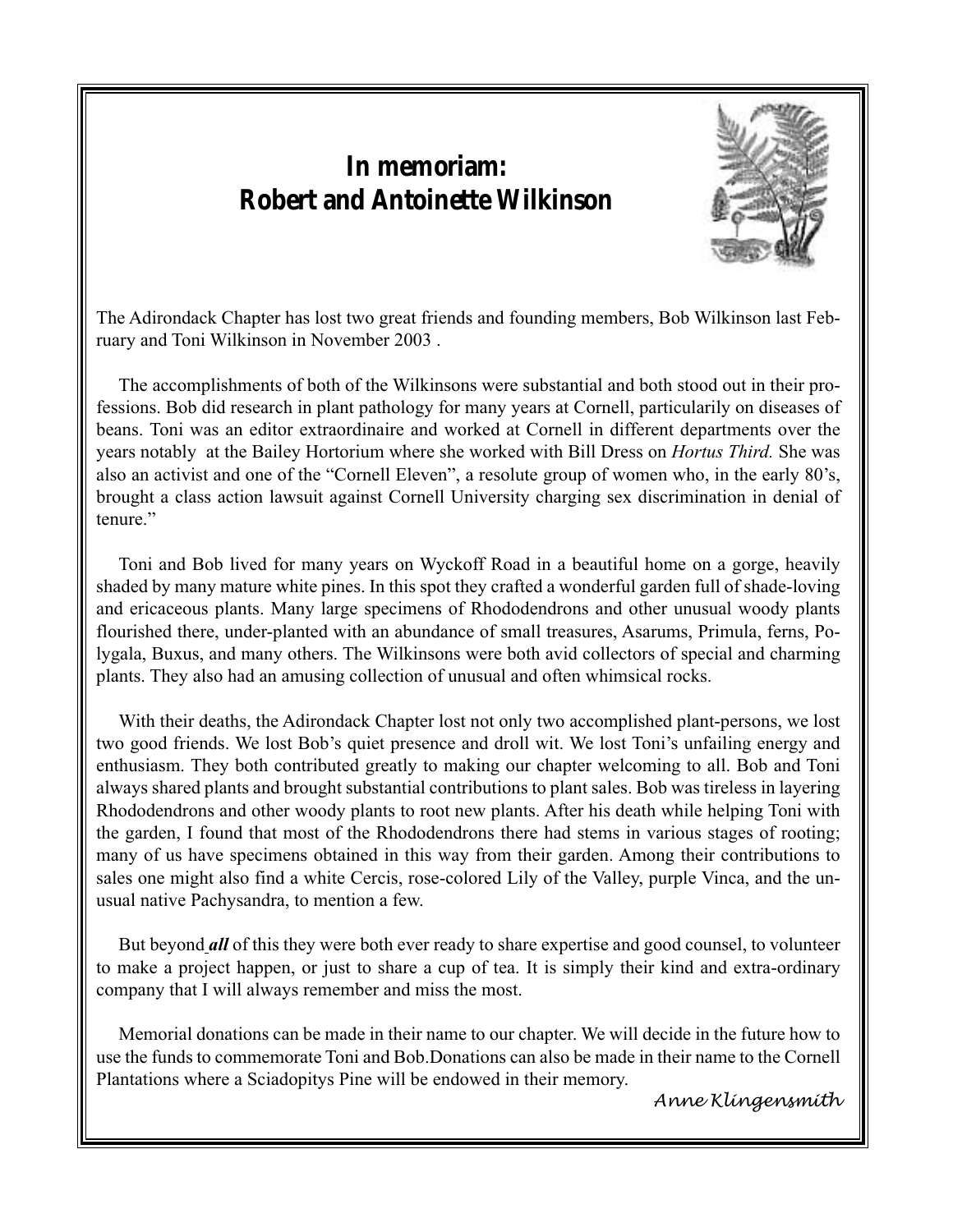## *Chapter Meetings Chapter*

**February 21: Winter Gathering** Do you have a few special slides you'd like to share? Extra catalogs? A fantastic gardening tool? This is the meeting to bring them to.

And for an extra kick, Robin Bell has agreed to show his slides of Frank Cabot's garden in Quebec, Les Quatre Vents. *Whetzel Room,Plant Science Building, Cornell University.* Brown bag lunch at noon, program will start at 1 pm.

**March 20: Alan McMurtrie** of the Ontario Chapter will present a program on Reticulata Iris. You can check out his website at *[www.reticulatas.com](http://www.reticulatas.com)* for a preview.

*Whetzel Room,Plant Science Building, Cornell University.* Brown bag lunch at noon, program will start at 1 pm.



#### *Continued from page 2*

know that beneath the blanket of snow plants are stirring. Already we have  $10 - 12$  minutes more of daylight at the end of the day. In milder snow-free winters, the snow drops would have emerged and maybe even be in bloom. If I looked hard enough in such a winter, I could find a few grass-like leaves of spring beauty.

*Bill Plummer*

## **Tips and Tricks to Seed-Starting**

While I make no claims to be an expert (this is after all a column for beginners), I'd like to offer some tips and tricks from my own experience with growing plants from seed.

1.A sturdy four-shelf "workshop" shelving unit works well as a growing stand, is inexpensive, and provides a lot of growing space for small plants without taking up a lot of room.

2. Use 2-row fluorescent shop lights – no need for the more expensive full-spectrum "plant" lights on the market.

3.I keep the lights on 24/7. It's just easier – no remembering. And it's especially helpful to guarantee that emerging seedlings enjoy life-saving "sunshine."

4.Position the lights 3-4 inches from the top of the plants. Hang them from the shelving with a chain to allow you to adjust the height as the plants grow.

5.For potting medium you can't beat commercial seed starting soil mix. It holds moisture well – critical for seed germination, doesn't compact, and it helps promote vigorous root growth.

6.I fill small pots – 4-inch is my preferred size– with potting medium to about 1/4 inch from the top. I like to sow the seeds in rows. The "organization" makes it easier for me to handle small seedlings at transplant time.

7.I don't cover small seed but do pat them firmly into the soil so there is good contact. Then, I mist over the top and lay a piece of plastic over the pot to help keep the seed constantly moist.

8.I check once or twice a day to see what needs tending. Water? I mist to avoid over-watering which seems to be my biggest pitfall. Have seedlings emerged? Remove the plastic. Do the lights need to be raised? Does anything need to be transplanted?

9.When seedlings are ready to transplant, at that point I switch to a gritty soil mix that alpines prefer.

10.I transplant to 2-inch pots and can fit 2 dozen or more into a tray.

I haven't tried stratifying or any of the other techniques for the more difficult seed. That's for someday in the future. For now, I play the odds and am rewarded with enough success that I have more plants than I know what to do with. Bring them to the Chapter seedling sale of course!

*Carol Eichler*



Check out our new Adirondack Chapter website at *[www.acnargs.org](http://www.acnargs.org)*